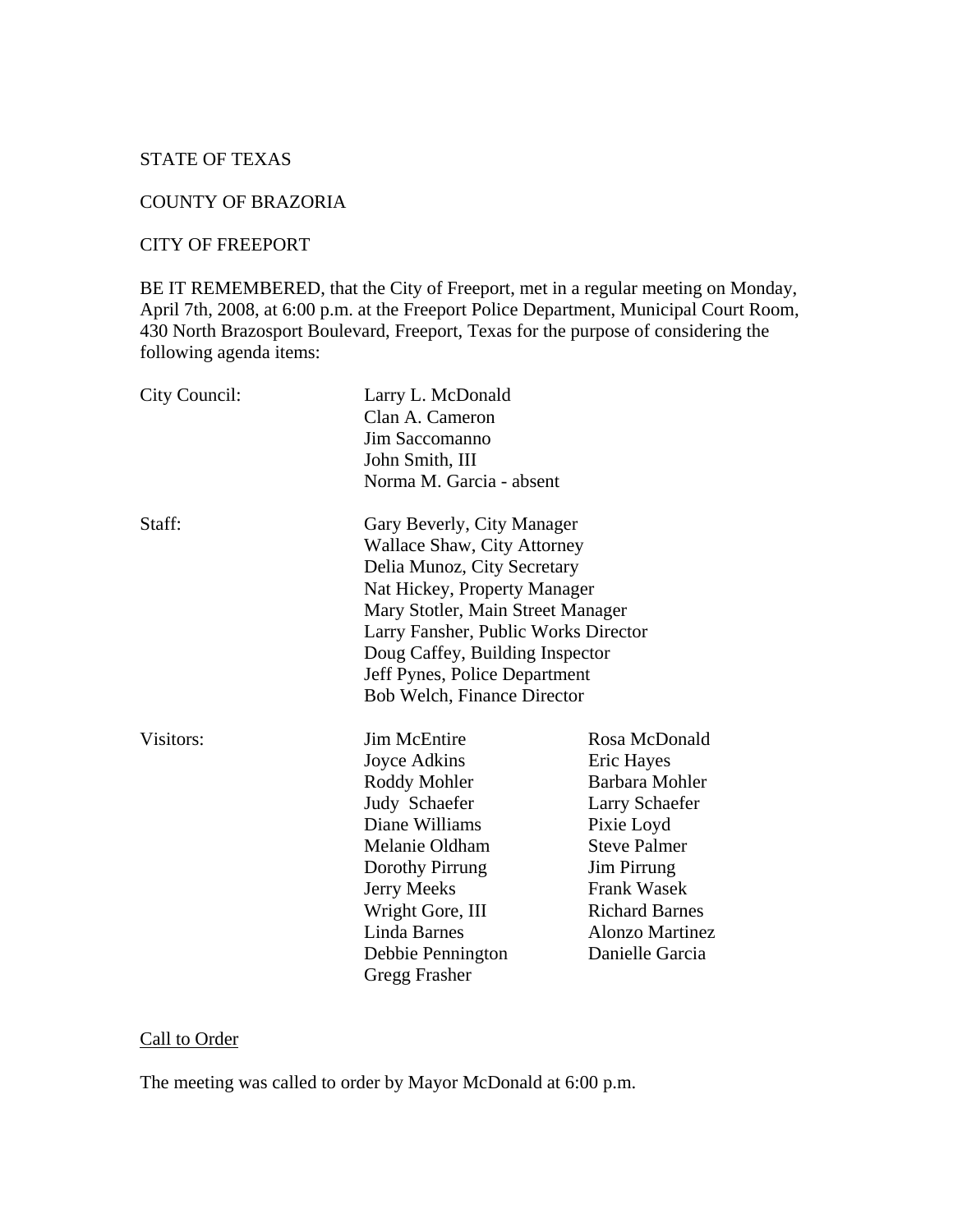### Invocation.

Wallace Shaw offered the invocation.

### Pledge of Allegiance.

Mayor McDonald led the Pledge of Allegiance.

### Consideration of the approval of the March 17th, 2008 Council Minutes.

On a motion by Councilman Saccomanno, seconded by Councilman Smith, with all present voting "aye", Council unanimously approved the March  $17<sup>th</sup>$ , 2008 Council Minutes.

#### Attending Citizens and Their Business.

Larry Schaefer advised Council that a Public Hearing was scheduled today at 7:00 p.m. at the Freeport Library. This will be a time for the public to present their questions and also express their "support or "opposition" to Brazoria County's participating in the Pilot Program, that would allow all voters at any voting location open on Election Day.

## **Proclamation:** Proclaiming April as "Child Abuse Prevention Month"

Mayor McDonald read the proclamation, proclaiming April as "Child Abuse Prevention Month".

## **Proclamation**: Proclaiming April 2008 as "Fair Housing Month".

Mayor McDonald read the proclamation, proclaiming April 2008 as "Fair Housing Month".

Consideration of the approval of Ordinance No. 2008-2195 amending the 2007- 2008 budget.

On a motion by Councilman Cameron, seconded by Councilman Smith, with all present voting "aye", Council unanimously approved Gary Beverly's recommendation to approve Ordinance No. 2008-2195 amending the 2007-2008 budget for \$24,293.

Consideration of the approval of Resolution No. 2008-2166 authorizing the Mayor to sign a deed conveying Block 716, Lot 16, 18, 20 and Block 717, Lot 2, 4, Velasco Townsite, known as 1200 North Ave. N. , to George Matamoros.

On a motion by Councilman Smith, seconded by Councilman Saccomanno, with all present voting "aye", Council unanimously approved Resolution No. 2008-2166 authorizing the Mayor to sign a deed conveying Block 716, Lot 16, 18, 20 and Block 717, Lot 2, 4, Velasco Townsite, known as 1200 North Ave. N. , to George Matamoros.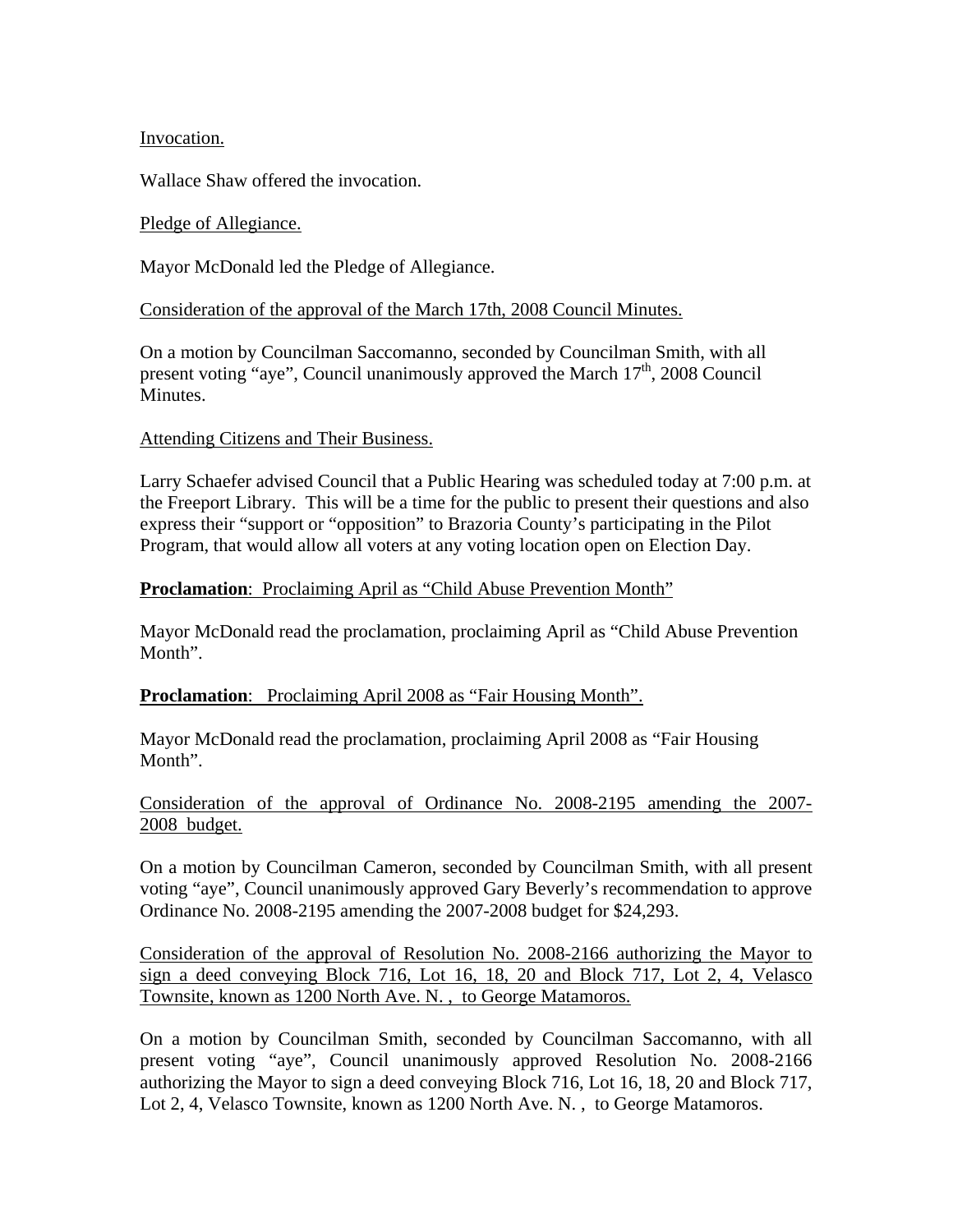Consideration of the approval of Resolution No. 2008-2167 suspending the effective date of the rates and Tariffs contained in the statement of intent filed with the City on March  $6<sup>th</sup>$ , 2008 by CenterPoint Energy (Entex) for ninety (90) days.

On a motion by Councilman Cameron, seconded by Councilman Smith, with all present voting "aye", Council unanimously approved Gary Beverly's recommendation to approve Resolution No. 2008-2167 suspending the effective date of the rates and Tariffs contained in the statement of intent filed with the City on March  $6<sup>th</sup>$ , 2008 by CenterPoint Energy (Entex) for ninety (90) days and authorizing the City to join the Texas Coast Utilities Coalition.

Consideration of the approval of a commercial a tax abatement application for Concepts West Logistic Center, 102 West 8<sup>th</sup> Street, Freeport, Texas.

On a motion by Councilman Cameron, seconded by Councilman Smith, with all present voting "aye", Council unanimously approved a commercial tax abatement application for Concepts West Logistic Center, 102 W. 8th Street, Freeport, Texas. Mr. Shaw will draft the necessary documents.

Consideration of the approval of accepting Credit/Debit cards as a method of payment for Water & Sewer bills.

On a motion by Councilman Smith, seconded by Councilman Cameron, with all present voting "aye", Council unanimously approved Gary Beverly's recommendation to accept Credit/Debit cards as a method of payment for Water & Sewer bills.

Consideration of the approval of a request from the Freeport League to waive the carnival and vendor permit fees for Riverfest on April  $25<sup>th</sup>$  thru  $26<sup>th</sup>$ ,  $2008$  at the Freeport Municipal Park.

On a motion by Councilman Saccomanno, seconded by Councilman Cameron, with all present voting "aye", Council unanimously approved a request from the Freeport League to waive the carnival and vendor permit fees for Riverfest on April  $25<sup>th</sup>$  thru  $26<sup>th</sup>$ , 2008 at the Freeport Municipal Park.

Consideration of the approval of a request from the Freeport Host Lions Club to sell alcohol, have a public dance and have fireworks display for Riverfest on April 25th & 26th at the Freeport Municipal Park.

On a motion by Councilman Smith, seconded by Councilman Saccomanno, with all present voting "aye", Council unanimously approved a request from the Freeport Host Lions Club to sell alcohol, have a public dance and have fireworks display for Riverfest on April 25th & 26th at the Freeport Municipal Park.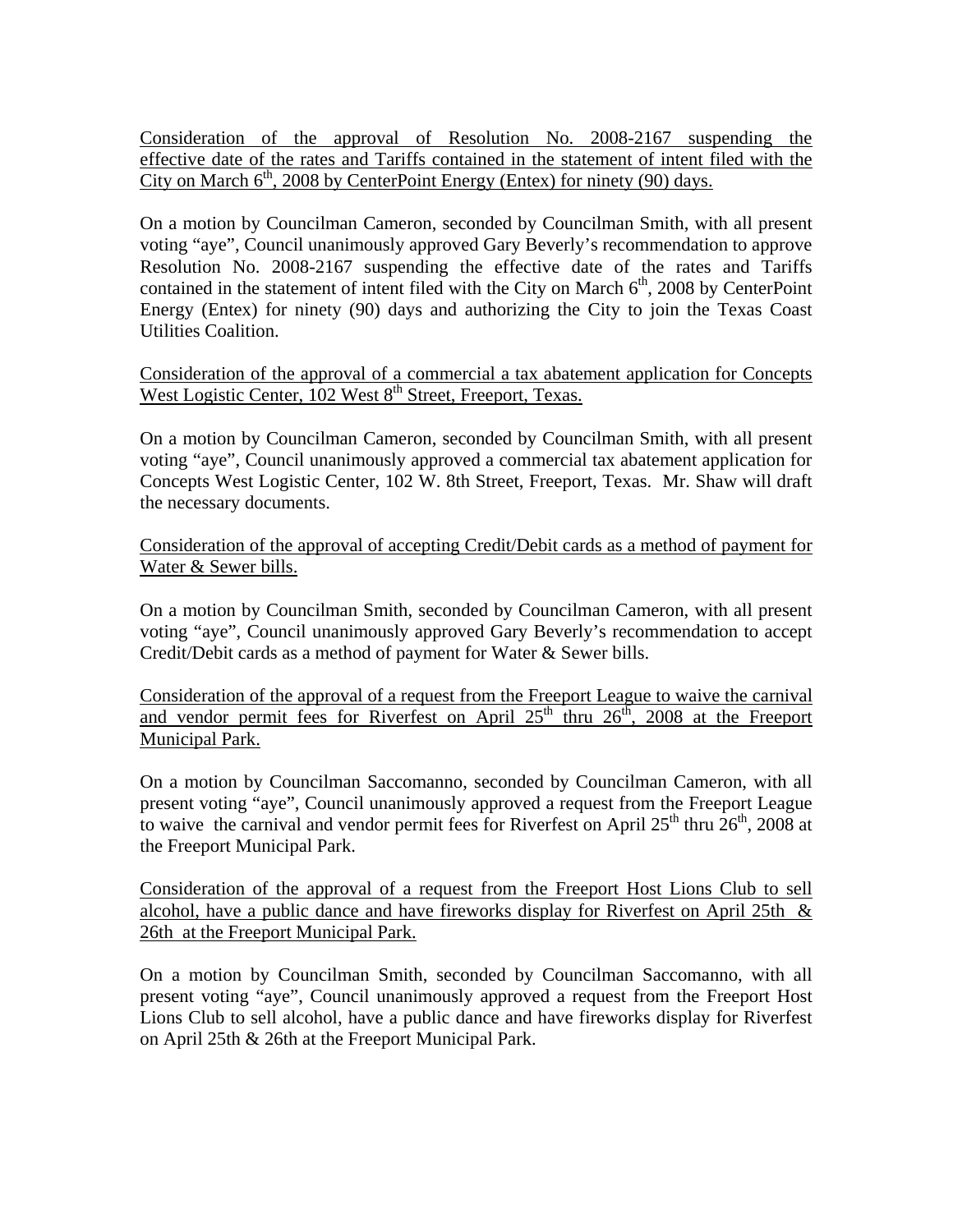Consideration of the approval of a request from Main Street to close the following streets; North ends of West Park and East Park, 2<sup>nd</sup> Street from Velasco to Memorial Park and the North bound lane of Velasco from  $2<sup>nd</sup>$  street to Ave. B. from 7:00 a.m. to 10:00 a.m. for the Flapjack Run on Saturday, April  $26<sup>th</sup>$ , 2008.

On a motion by Councilman Smith, seconded by Councilman Cameron, with all present voting "aye", Council unanimously approved a request from Main Street to close the following streets: North ends of West Park and East Park, 2<sup>nd</sup> Street from Velasco to Memorial Park and the North bound lane of Velasco from 2<sup>nd</sup> street to Ave. B. from 7:00 a.m. to 10:00 a.m. for the Flapjack Run on Saturday, April  $26<sup>th</sup>$ , 2008.

Consideration of the approval of selling the City's interest on Block 100, Lot 5, Freeport Townsite, known as 815 West Broad.

On a motion by Councilman Cameron, seconded by Councilman Saccomanno, with all present voting "aye", Council unanimously approved to table this item.

Consideration of the approval of selling the City's interest on Block 6, South 1/2-of Lot 18, Freeport Townsite, known as  $502$  E.  $7<sup>th</sup>$  Street.

On a motion by Councilman Cameron, seconded by Councilman Saccomanno, with all present voting "aye", Council unanimously approved to table this item.

Consideration of the approval of selling the City's interest on Block 779, Lot 1 & 2, Velasco Townsite, known as 1622-1624 North Ave. Q.

On a motion by Councilman Cameron, seconded by Councilman Saccomanno, with all present voting "aye", Council unanimously approved to table this item.

Consideration of the approval of selling the City's interest on BCIC 14, Lot l3-l4, A-49, Velasco Heights Annex, known as 1717 -1721 Yellowstone.

On a motion by Councilman Cameron, seconded by Councilman Saccomanno, with all present voting "aye", Council unanimously approved to table this item.

Consideration of the approval of selling the City's interest on Block 7, Lot 8, Freeport Townsite, known as  $727$  West  $11<sup>th</sup>$  Street.

On a motion by Councilman Cameron, seconded by Councilman Saccomanno, with all present voting "aye", Council unanimously approved to table this item.

Consideration of the approval of selling the City's interest on Block 7, Lot 11, Southview Gardens Subdivision, known as 715 West 11th Street.

On a motion by Councilman Cameron, seconded by Councilman Saccomanno, with all present voting "aye", Council unanimously approved to table this item.